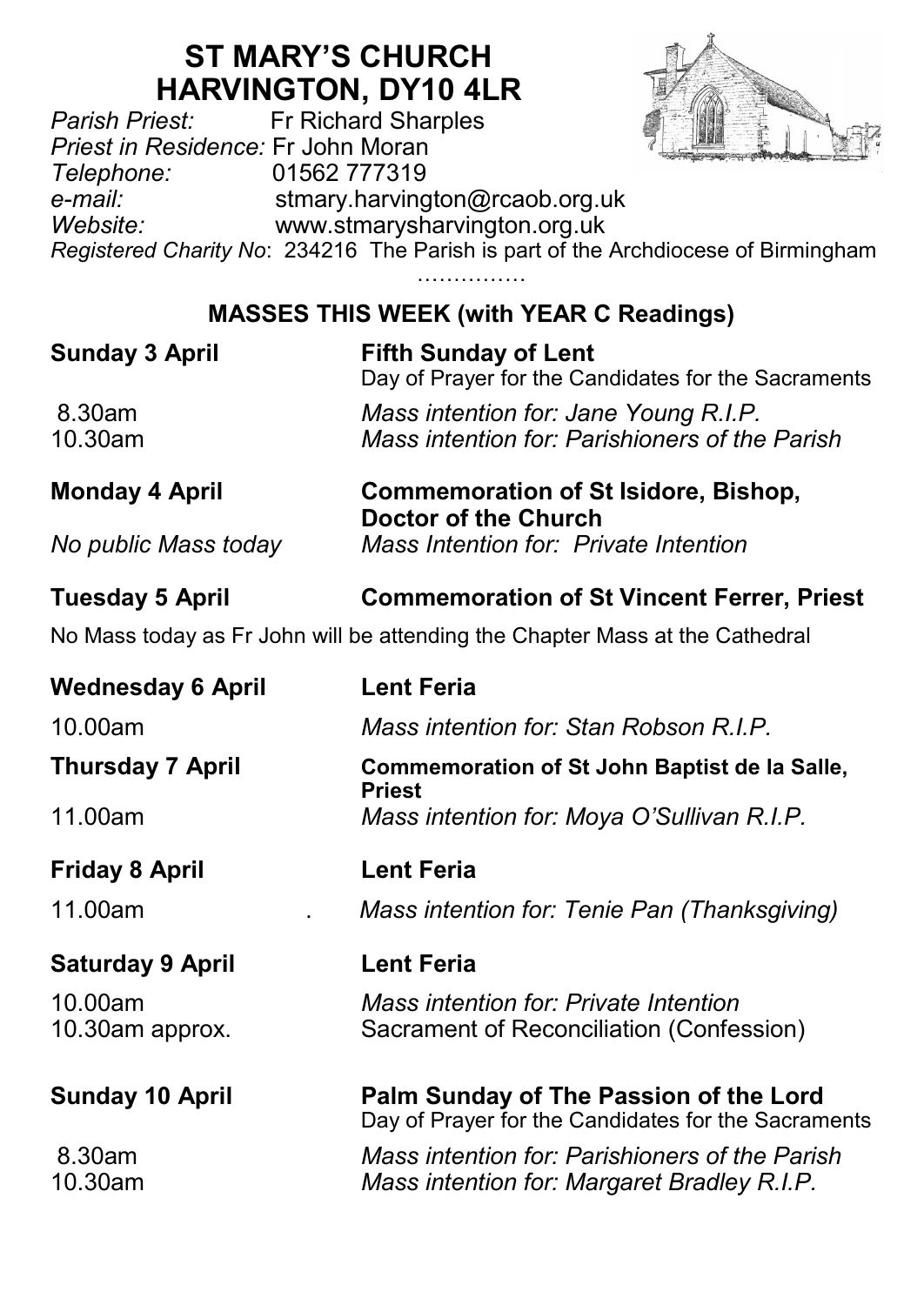**Anniversaries in April:** Rev Clement Harris (1905), Edward M Hailes (1955), Charles Cantillon (1985), Bridget Needham (1991), Michael Brown (1992), Elizabeth Eardley (2002), Mary Murray (2003), Piers Thompson (2004), Franz Tschak (2005), Mary Dolores Lloyd-Jones (2007), George Oakes (2009), Laurence Rochford (2011), Leonard Eynsham (2016), Maureen Trow (2018), Charles Paice (2019), Margaret Bradley (2020) Sylvia Florence Waling (2020)

…………………………………………………………………….

**In your prayers please remember parishioners and friends who are sick:**  Deirdre Brookes, Kathleen Clark, Liz and Lionel Cornish, Bob Grant, Jane and Peter Handley, Ann Parry, Clare Saich, Karen Wright.

………...……………………...



| $\overline{\phantom{a}}$ | for all your offerings and donations. They are always gratefully received. |         |
|--------------------------|----------------------------------------------------------------------------|---------|
| THANK                    | <b>Contributions to the Parish: 21-28 March</b>                            |         |
|                          |                                                                            |         |
|                          |                                                                            | £70.00  |
|                          |                                                                            | £131.35 |



**OFFERTORY DONATIONS** are no longer collected in the pews. If you wish to make a donation on **SUNDAYS** please place your offering in the 'bin' on the porch table. On **OTHER DAYS OF THE WEEK** offerings may be placed **in the basket on the sanctuary step in front of the altar.** 

……………………………..

## ……………………………… **EASTER OFFERINGS to Fr John**.

Labelled envelopes are available from the table in the porch should you wish to make an offering during the Easter Season. They may be placed either with the collections taken in church or given directly to Fr John.



## **WELCOME TO ST MARY'S!**

- Ours is a small church with just one central aisle and with limited ventilation. Whilst there is no legal requirement to wear a face covering the government suggests: '… that you continue to wear a face covering in crowded and enclosed spaces where you may come into contact with other people you do not normally meet. Social distancing in a place of worship is now a personal choice. People are encouraged to respect other attendees and those working who may wish to adopt a more cautious approach.' www.gov.uk/guidance/covid-19-guidance-for-the-safe-use-of-places-ofworship
- If members of the congregation would like to ensure social distancing they may use a 'Please Leave Space' sign (available in the porch) and place it on the seat beside them in their pew. Please spread out and don't kneel if someone is sitting on the pew in front.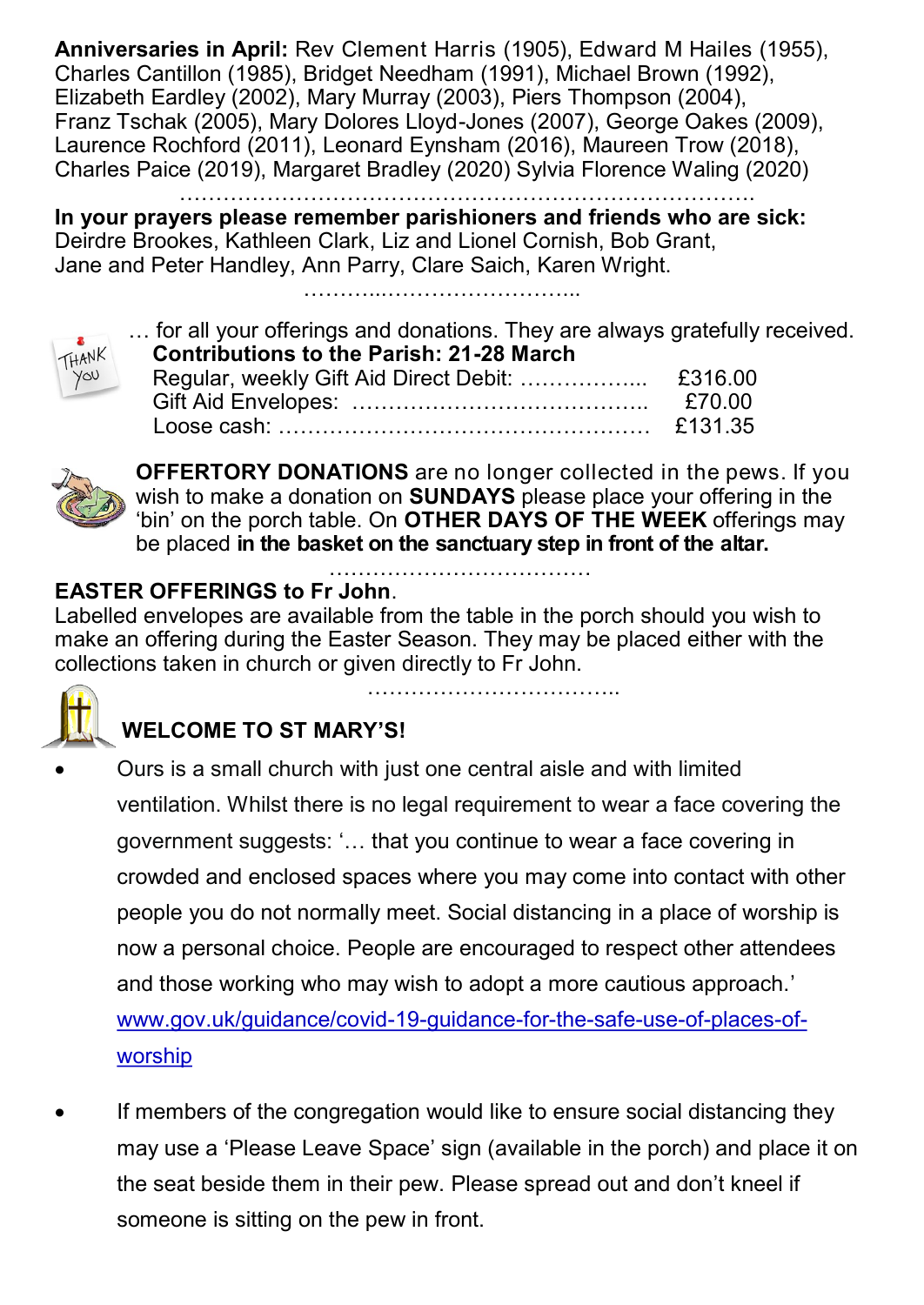

 $HEALING$   $M\%$  We have received this invitation from Fr Douglas Lamb: On **April 8th at 7:30** pm the parish of St Ambrose in Kidderminster will be holding a **SERVICE OF HEALING**  during which we can bring life's hurts before the Eucharistic presence of Our Lord, where we can pray for understanding

and acceptance, for renewed hope and commitment, and for that peace which only Our Lord can offer. There will be Eucharistic exposition, readings, hymns and prayers, together with reflections and a period of intercession. Those who wish may receive an anointing with oil, and we will conclude by receiving the Eucharistic Benediction. Then there will be a hymn to Our Lady, and a blessing with holy water. Please encourage those who have become separated from us to come along – anyone who may have need for a healing moment in life. Members of other Christian communities are very welcome.



**DIOCESAN DAY PILGRIMAGE TO WALSINGHAM** on Saturday 14th May 2022. You are invited to join the pilgrimage, organised by and starting from Our Lady and All Saints, 13 New Road, Stourbridge, DY8 1PQ. To book a seat on the coach, please contact Fr Philip Griffin on 01384 395308 or email: olas.stourbridge@rcaob.org.uk

………………………………………….

…………………………………………………..

Please support **ST MARY'S, CHILDREN'S LITURGY GROUP**, who are joining CAFODs Walk Against Hunger to raise money for the 200 million children in the world whose lives are at risk of malnutrition. You can support the Children's Liturgy Group by donating on their Justgiving page [https:// walk.cafod.org.uk/fundraising/st-marys-harvington-childrens-litergy] or by adding your details to the sponsorship form available at the back of church.



…………………………………………. **ST MARY'S, CHILDREN'S LITURGY GROUP** invite all the children of the parish to come along to the stable on **Saturday 9th April at 2.00pm** to make **Easter Candles.** Please confirm your place via Emma 07876 352666 or Moira 07527 823869

…………………………………………………... Our local **FOOD BANK** www.kidderminster.foodbank.org.uk. appreciate all donations. We will take donations of food and other essentials and will

deliver them on your behalf directly to the Food Bank collection point in Kidderminster. Please bring your donations in bags or boxes marked 'FOOD BANK' and bring them to church for collection by Sunday 10th April. If you would prefer to donate money, please make cheques payable to 'The Kidderminster Foodbank' or put cash in an envelope marked 'KIDDERMINSTER FOOD BANK' and put it in the Offertory collection

………………………………………...



**HARVINGTON HALL UPDATE**: the Hall is fully open again Wednesdays -Sundays for tours & events. No entry fee to visit

Please see the website www.harvingtonhall.co.uk